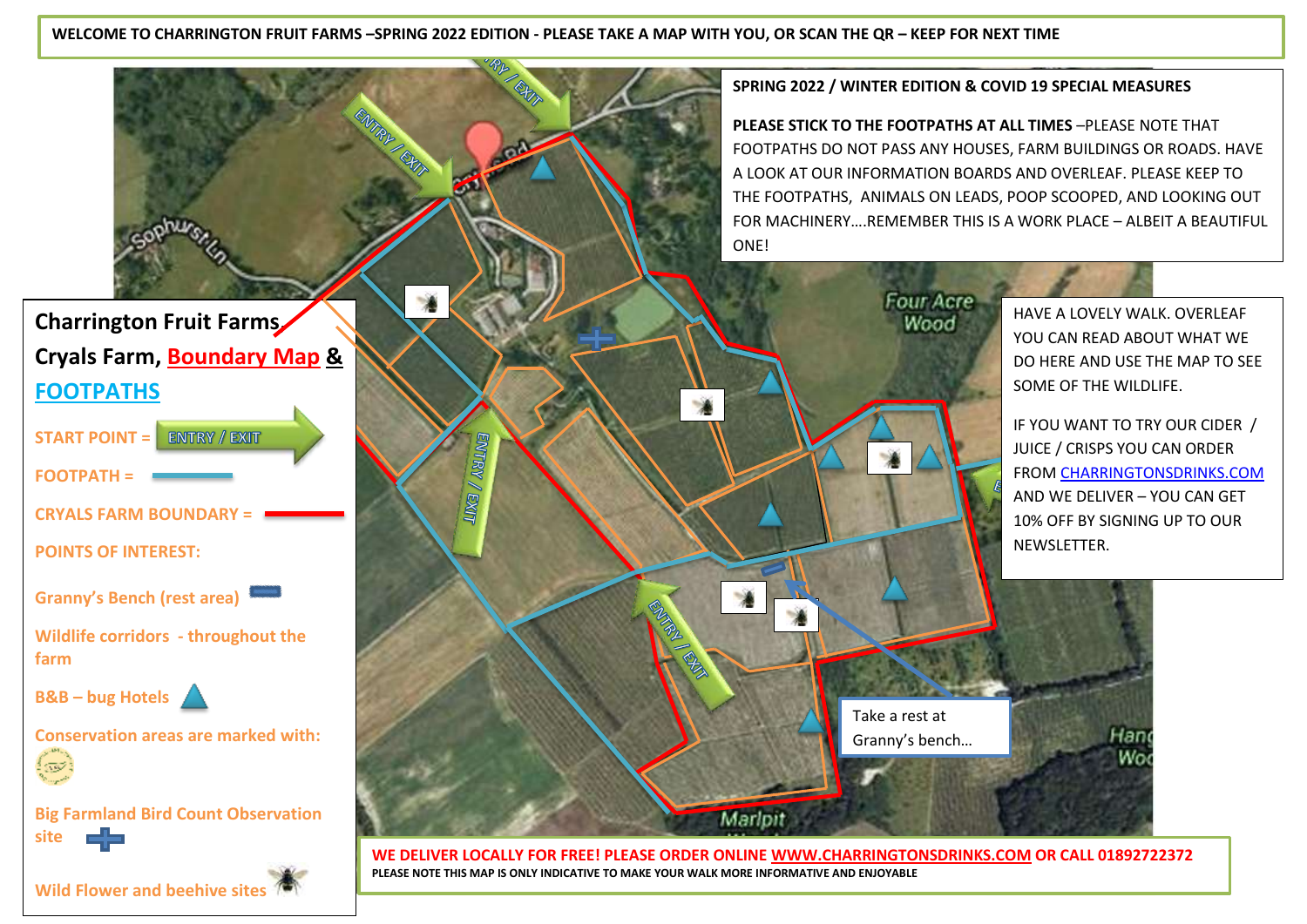# **WELCOME TO CHARRINGTON FRUIT FARMS**

**PLEASE KEEP THIS PAGE WITH YOU ON YOUR WALK AND FEEL FREE TO TAKE HOME OR DOWNLOAD VIA THE QR CODE YOU CAN ALSO SEE THE LATEST VERSION ON OUR NEWS AND EVENTS PAGE ON OUR WEBSITE [WWW.CHARRINGTONSDRINKS.COM](http://www.charringtonsdrinks.com/)** 



**MOUSE EAR TO PINK BUD?** If the north east winds aren't on you, you should be feeling the warmer rays of spring by now. Our trees don't really feel the temperature of the wind at this time of year but the new leaves can get a bit buffeted. The trees really react to the gradually rising temperatures. Every warm day we get now, the buds are moving from mouse ear to pink bud and then leaf and flower.

**WHAT'S HAPPENING IN THE ORCHARDS?...**all the work that the tree did last June to prepare the bud for this year is now becoming visible. Leaves are emerging and flowers will soon be being visited by our bees to help pollination and form apples. It is not just bees that do the work but the wind and a host of other flying insects that spread the pollen. If you are here at different times of the day, take a look around you for the different birds and animals that visit and thrive on the orchard life. Look out in particular for the Buzzards circling or standing on the high posts or up high on the edges of the forest sections. Rabbits are abundant as well as daily routines being visible from foxes and even deer.

# **SOME COOL FACTS ABOUT BEES...**



Next time you are foraging – think of the forager honey bee who stays loyal to a particular flower species all its life and does the waggle dance when it finds the flower to attract the others. You might see our orchards mowed in blossom time to help the bees focus on the apple blossom rather than the dandelions. Apple blossom can often be the first real food after winter for the bees and is as vital to the bees as the bees are to it. The apple blossom and warm days will help improve the strength of the bee hive.

In every hive there are frames or layers – often between 5 and 8. Every frame has a brood with a potential of at least 2000 bees. Bees work when the temperature is generally above 12 degrees….and it really is the case that the hives are made up almost entirely of girls whether they are workers or drones – and of course it is the girls that do most of the work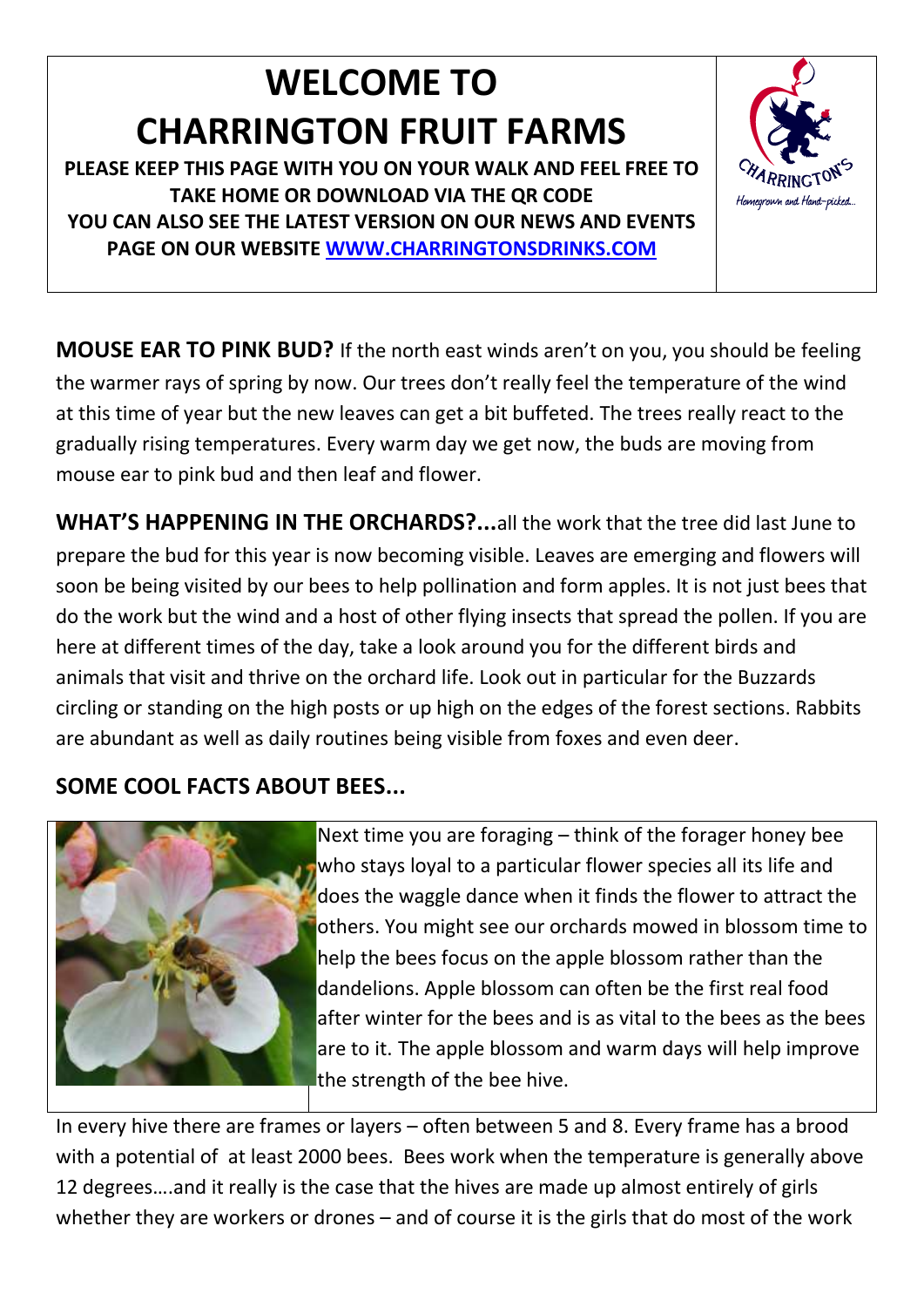directed and governed by the Queen bee. Bumble bees and solitary bees will work in lower temperatures and live in the ground rather than in hives. If you see our hives, watch from a safe distance as the bees bring the pollen back to the hive (please keep pets well away). The best times to watch are when the hive is quieter in the late evening and the early morning. You don't need to be close to see so keep a good distance away at all times.

**DO WE REALLY NEED THE BEES?**...We love having the bees and they do work hard…but they are not the only ones to pollinate and the wind and other insects can do as much as well. Life and pollination is always a balance of the right mix to increase the chances of pollination. We grow 7 apple varieties here – Braeburn, Gala, Zari, Cox, Russet, Cheerfull Gold TM and Bramley which all pollinate differently – some with the help of additional pollinating varieties like Golden Delicious and malus varieties (non fruit bearing) like Professor Sprenger, Evereste and Red Sentinel that are all about ensuring we have plenty of flowers available for the whole time during blossom – which you never can tell exactly when it will be. A good guess this year will be end of April / beginning of May. The newly planted orchards will normally flower a bit later having been planted just before Christmas.

**IT'S NOT JUST WHAT WE GROW BUT HOW WE GROW IT:** We have the highest accreditation in the country (LEAF) for sustainable farming, supplying all the major supermarkets with fresh apples and making our own award winning apple juice, premium sparkling ciders and apple crisps. We have won 6 Great Taste Awards and 4 Quality Food and Drink Awards, winning Best Cider, best mulled apple juice and Best Sweet Snack (apple crisps) for innovation and quality. We have also been awarded the Emsden Trophy for our contribution to the Kent Countryside, looking after everything we have here – our precious water where we are net contributors to the water table, harnessing the sun with our solar panels to power our cold stores, and looking after our trees and everything and everyone who lives on and visits the farm (including you  $\mathbb{O}$ ). We strive to be carbon neutral and our type of farming is generally very kind to the environment.

**REPLANTING AND REGENERATION:** As you walk across the top of the farm, you will pass both "10 Acre" on the eastern boundary and "Big Field" on the western boundary. Further down as you pass through the latch gate into Hop Garden, you will see Pond Field as well. In all, there are 5 hectares newly planted (just over 1 tenth of our farm). These are 25 year investments and they need to stay healthy, productive and commercially viable for that whole period. It's a responsibility that we share with you as well as we need you loving, valuing, eating and drinking all the varieties we grow for that whole time too. This year the changes are stark and obvious but actually every year in an orchard's life is equally as important. Apple orchards are very kind on the land with everything during the life of the orchard being returned to the field. If you have been watching the transformation over the